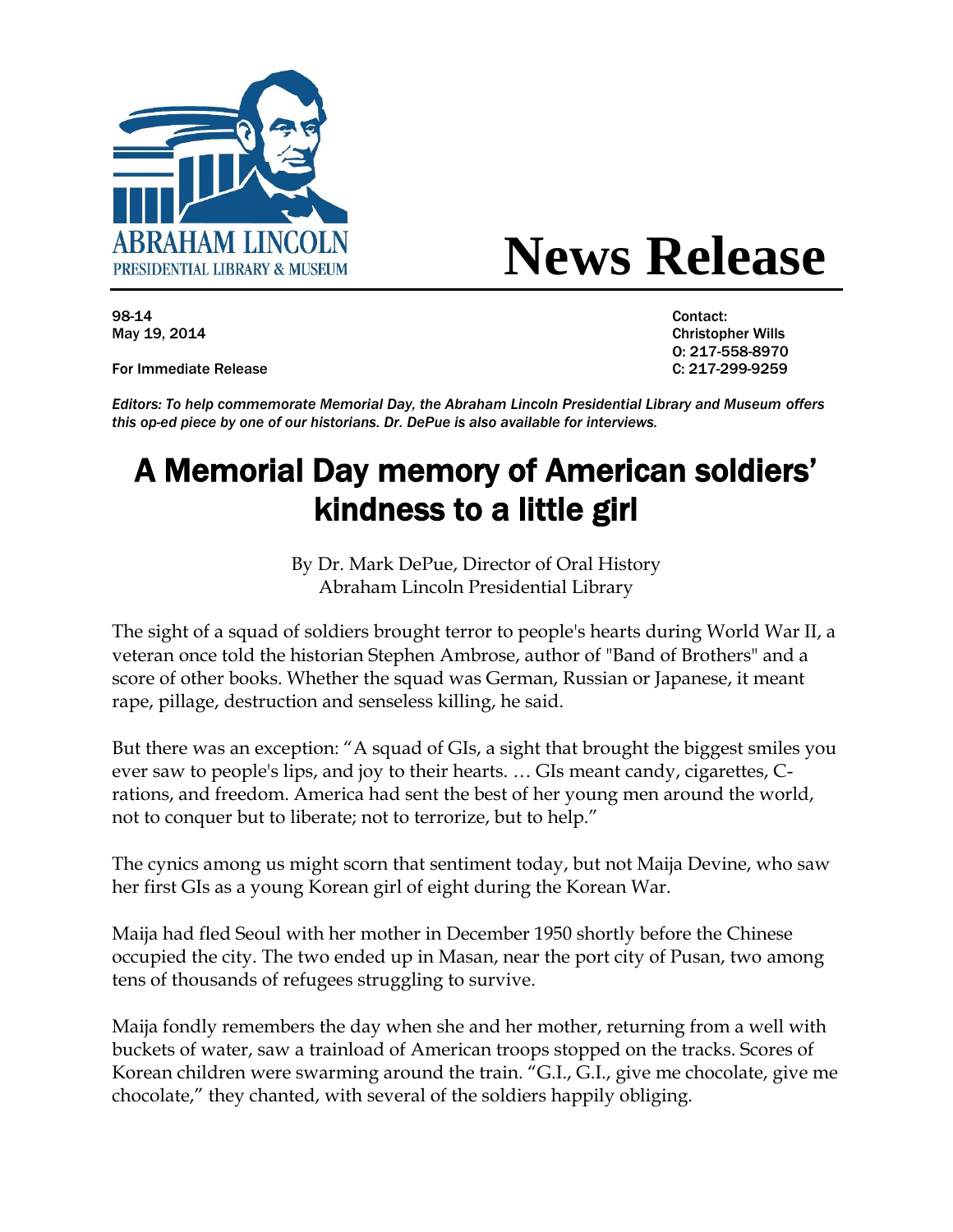Maija and her mother hung back about twenty feet, waiting for an opportunity to cross the tracks.

"I could see a soldier take his hat off," she recalled in a recent interview, "and he was passing that around. Soldiers were putting some things in it. And then he came to the steps, and he seemed to be motioning to me."



Not knowing what the young G.I. meant, Maija and her mother stayed put.

"Finally, he just came down those steps, and walked to me. I was wearing a sweater, and two pockets were there, and he just poured all these candies from his hat into my pockets. Here's hundred of other kids going, 'Give me, give me chocolate and gum.' And he just passed them all and came and put these things in my pocket. It was the weirdest thing, why he would do that. But I was happy. And that's the first time I tasted American chocolates. … Oh man, it was really, really, really delicious."

When Maija asked her mother why the soldier would do that, why he would single her out for this special gift, her mother could only speculate. Perhaps, she explained, it was because Maija was wearing a beautiful hand-knitted sweater of red and green "and that's a Christmas color to Americans." Perhaps the sweater "reminded him of his daughter that he left at home. Maybe …I reminded him of his baby sister … And besides, I was not begging."

Soon, Maija's mother reciprocated the gift and began filling the soldiers' water bottles as they waited for the train to head north, toward the war and a very uncertain future. In return, she received cigarettes, an item prized by Korean adults almost as much as the children cherished American chocolates.

That tiny gesture by an unknown American soldier left a powerful impression on Maija. "I'm going to America," she thought to herself then, "where all these candies came from. I know where these came from. I'm going there."